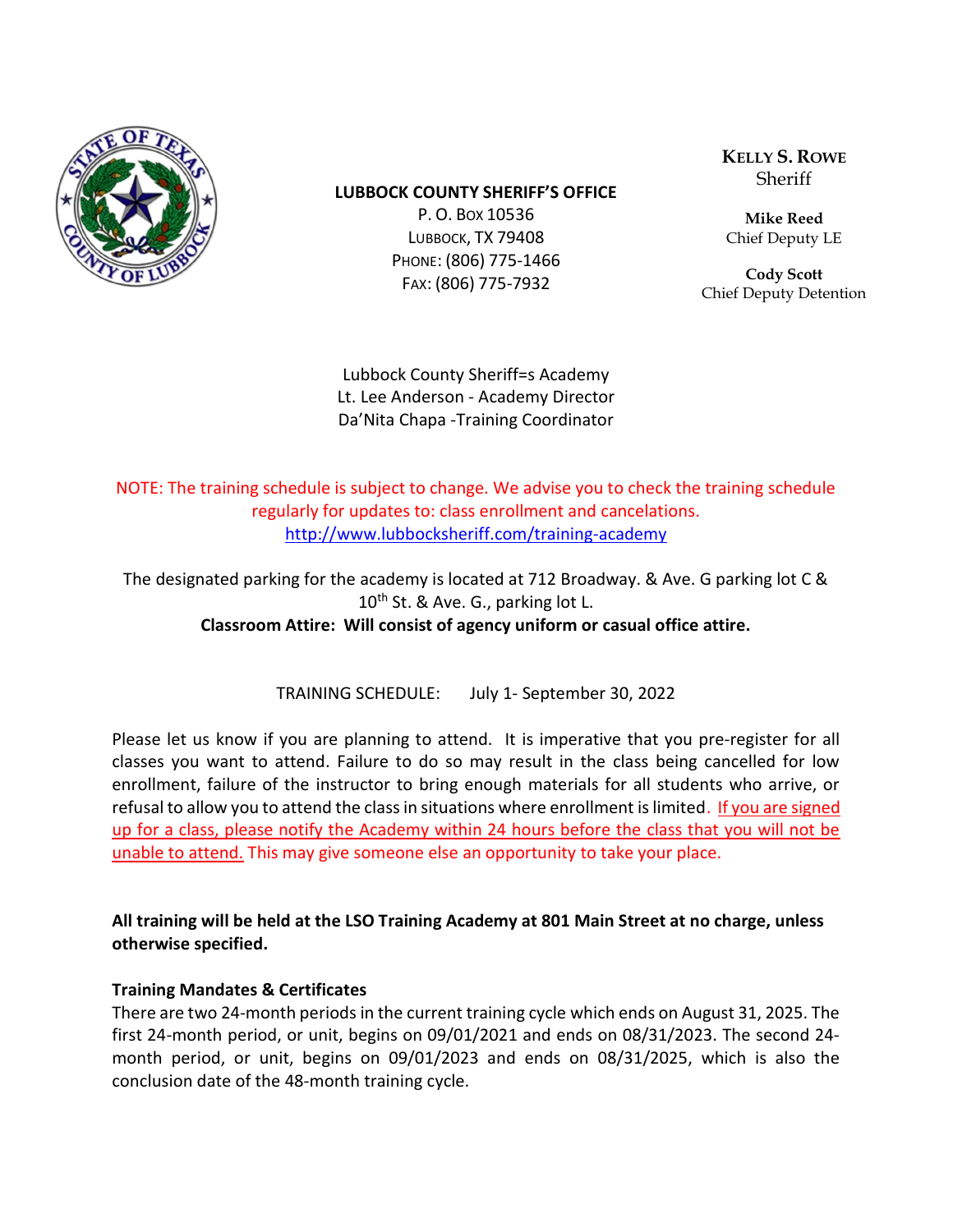# **July Training**

| July 7     | Glock Armorer #2055<br>Instructor(s): Glock Inc.                                                                                                                                                                                                                                                                                                | 8 hrs.   | 8am-5pm |
|------------|-------------------------------------------------------------------------------------------------------------------------------------------------------------------------------------------------------------------------------------------------------------------------------------------------------------------------------------------------|----------|---------|
|            | Register at link below<br>https://glocktraining.com/Schedule.aspx                                                                                                                                                                                                                                                                               |          |         |
| July 8     | Human Sex Trafficking for L.E. #6050<br>Instructor(s): Tom Stack Street Cop                                                                                                                                                                                                                                                                     | 8 hrs.   | 8am-3pm |
|            | Register at link below<br>https://streetcoptraining.com/                                                                                                                                                                                                                                                                                        |          |         |
| July 11-29 | <b>Basic Telecommunications License</b><br>Course #1080<br>Instructor(s): Danita Chapa<br><b>Registration Deadline 7/5/22</b><br>Must provide the Academy with a "DECLARATION OF LICENSING COURSE<br>ENROLLMENT ELIGIBILITY FORM", prior to enrollment.<br>The DOLCEE Form can be found on the Lubbock County Website under Training<br>Academy | 120 hrs. | 8am-5pm |
| July 11-15 | Basic Instructor Course #1014<br>Instructor(s): Paul Cartwright/ Amber Thieme<br><b>Registration Deadline 7/5/22</b><br><b>Pre-Requisites:</b><br>Two years' experience as a peace officer, telecommunicator, or<br>jailer; or a bachelor's degree and two years of teaching experience;<br>or a graduate degree.                               | 48 hrs.  | 8am-5pm |
| July 22    | Identity Crimes #3277<br>Instructor(s): Byron White<br>Registration Deadline 7/16/22                                                                                                                                                                                                                                                            | 3 hrs.   | 1pm-4pm |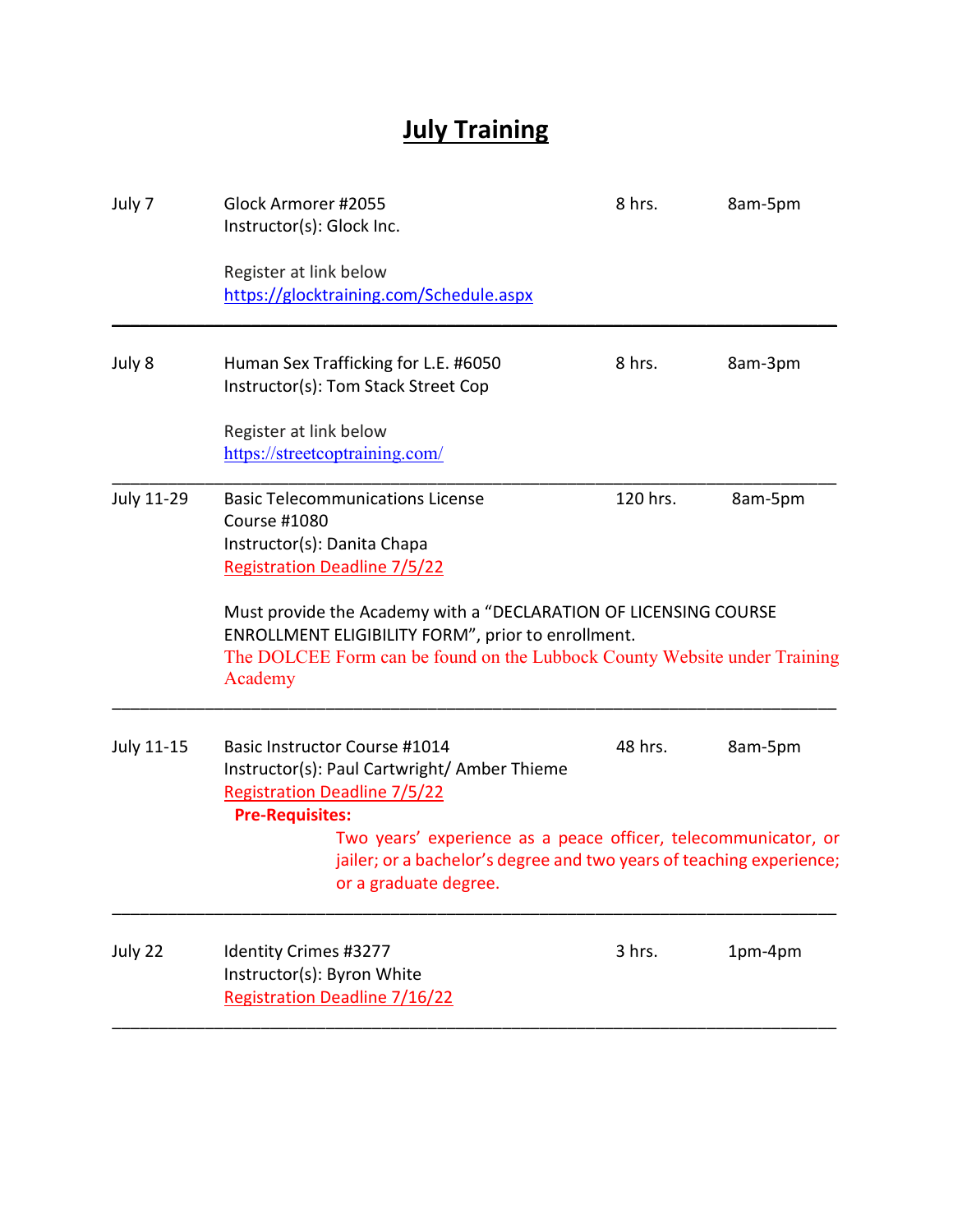July 25-27 Intermediate Spanish for Law Enforcement 24 hrs. 8am-5pm #2109 Instructor(s): Edna Lucas/ Abel Betancourt Registration Deadline 7/19/22 Peace Officers working toward their intermediate proficiency certificate.

### August Training

\_\_\_\_\_\_\_\_\_\_\_\_\_\_\_\_\_\_\_\_\_\_\_\_\_\_\_\_\_\_\_\_\_\_\_\_\_\_\_\_\_\_\_\_\_\_\_\_\_\_\_\_\_\_\_\_\_\_\_\_\_\_\_\_\_\_\_\_\_\_\_\_\_\_\_\_\_\_

August 1-2 Tactical First Aid /Medical for 16 hrs. 8am-5pm Law Enforcement #3829 Instructor(s): Deputy Jordan Uptain/ Deputy Sam De Larrosa Registration Deadline 7/26/22

> Class is open to all agencies, licensed peace officers and jailers who carry a duty weapon. Dispatchers and support personnel are welcomed to register with approval.

Class is limited to 12 students

Equipment list is as follows:

Mandatory: Body Armor or Plate Carrier, Full Duty belt/rig that is worn on duty, duty weapon magazines, magazine pouches etc. Tactical clothing/Plain Clothes that will get dirty. Duty Weapons (Pistol and Rifle (if issued)).

Recommended: Plenty of Water, Snacks, etc.

This course includes live fire drills combined with direct/indirect threat medical care.

Outside agencies need to contact Deputy Sam De Larrosa for round count and other information: sdelarrosa@lubbockcounty.gov

#### THE BELOW COURSE #2106 HAS A FULL ENROLLMENT:

August 1-5 Intermediate Crime Scene Investigation #2106 40 hrs. 8am-5pm Instructor(s): Inv. Robby Holbert/ Arthur Duran Registration Deadline 7/12/22 (Limit 20 students) This is an intermediate core course, required for intermediate proficiency certification.

 $\mathcal{L}_\mathcal{L} = \mathcal{L}_\mathcal{L} = \mathcal{L}_\mathcal{L} = \mathcal{L}_\mathcal{L} = \mathcal{L}_\mathcal{L} = \mathcal{L}_\mathcal{L} = \mathcal{L}_\mathcal{L} = \mathcal{L}_\mathcal{L} = \mathcal{L}_\mathcal{L} = \mathcal{L}_\mathcal{L} = \mathcal{L}_\mathcal{L} = \mathcal{L}_\mathcal{L} = \mathcal{L}_\mathcal{L} = \mathcal{L}_\mathcal{L} = \mathcal{L}_\mathcal{L} = \mathcal{L}_\mathcal{L} = \mathcal{L}_\mathcal{L}$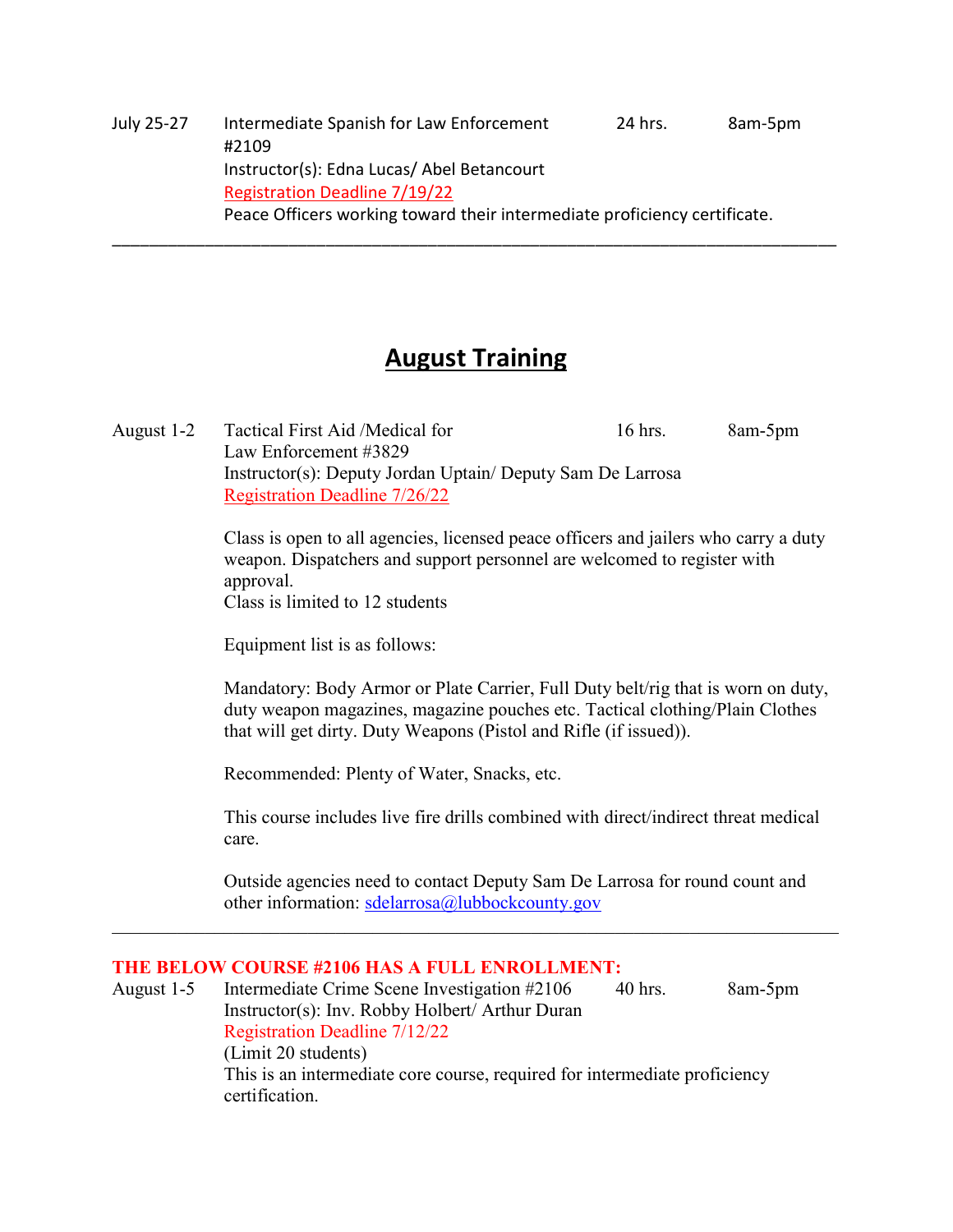| August 2  | Mental Health Training for Jailers #4900<br>Instructor(s): Salome Lopez - LSO<br><b>Registration Deadline 7/27/22</b><br>Class limit 25 students                                                                                                                                                                                                                                            | 8 hrs.           | 8am-5pm               |  |
|-----------|---------------------------------------------------------------------------------------------------------------------------------------------------------------------------------------------------------------------------------------------------------------------------------------------------------------------------------------------------------------------------------------------|------------------|-----------------------|--|
|           | All jailers holding an appointment on 9/1/2017 must complete Mental Health for<br>Jailers by the end of the next continuing education cycle 8/31/2021.                                                                                                                                                                                                                                      |                  |                       |  |
| August 9  | Radar User Course #2054<br>Instructor(s): Michael Guinn - Stalker<br><b>Registration Deadline 8/3/22</b>                                                                                                                                                                                                                                                                                    | 4 hrs.<br>4 hrs. | 8am-12pm<br>$1pm-5pm$ |  |
|           | Please select which session<br>Limited seating to 25 attendees.                                                                                                                                                                                                                                                                                                                             |                  |                       |  |
| August 9  | Cultural Diversity #3939<br>Instructor(s): Tracie Sasin<br><b>Registration Deadline 8/3/22</b><br>This course will educate the officer to the different types of cultures they may<br>encounter. This course is mandated by TCOLE All officers are required to take<br>this course once every four years, unless the officer holds an Intermediate or<br>above Peace Officer Certification. | 8 hrs.           | 8am-5pm               |  |
| August 10 | Radar User Course #2054<br>Instructor(s): Michael Guinn - Stalker<br><b>Registration Deadline 8/2/22</b><br>Limited seating to 25 attendees.                                                                                                                                                                                                                                                | 4 hrs.           | $1pm-5pm$             |  |
| August 10 | Mental Health Training for Jailers #4900<br>Instructor(s): Salome Lopez - LSO<br><b>Registration Deadline 8/4/22</b><br>Class limit 25 students<br>All jailers holding an appointment on 9/1/2017 must complete Mental Health for<br>Jailers by the end of the next continuing education cycle 8/31/2021.                                                                                   | 8 hrs.           | 8am-5pm               |  |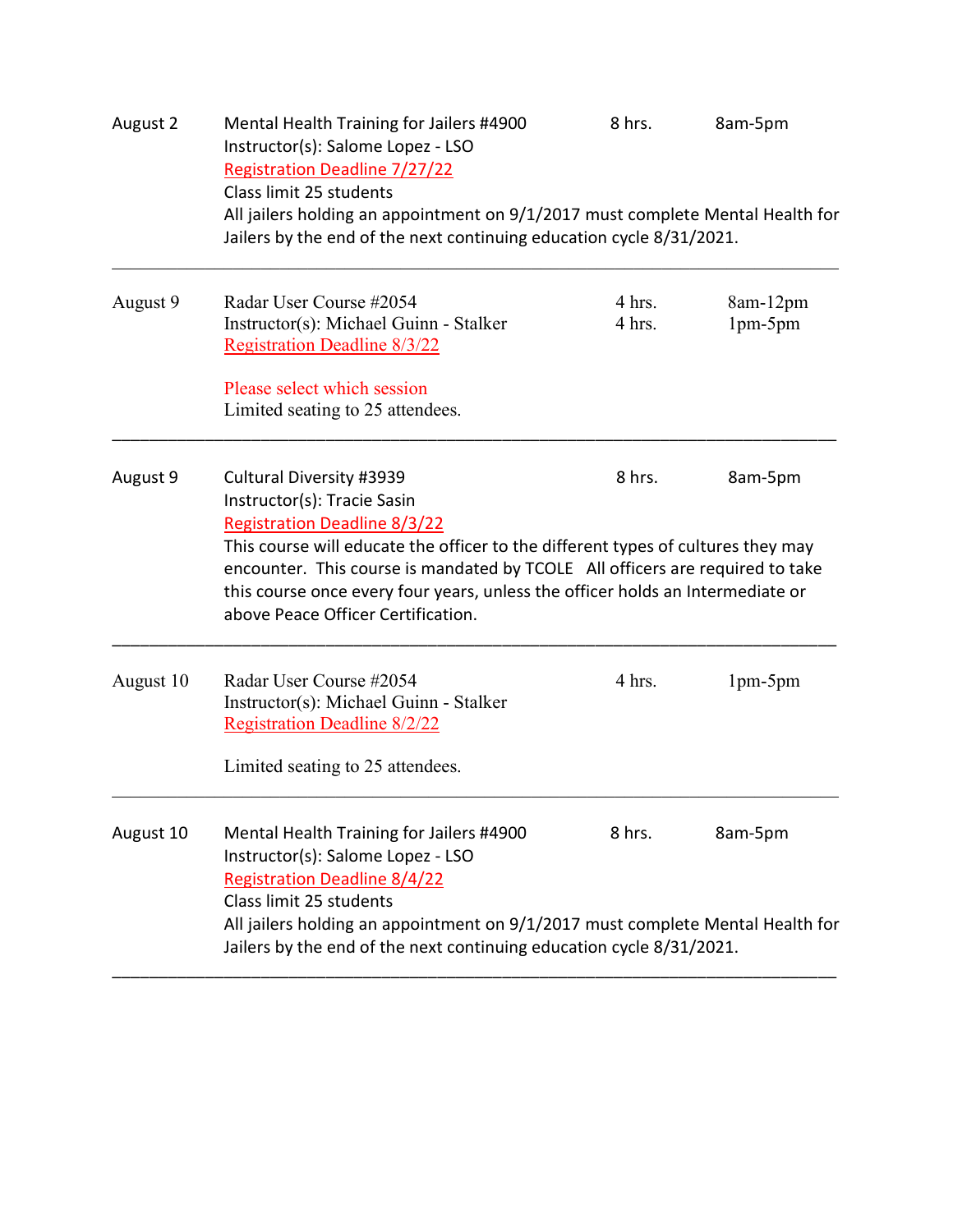|           | August 10-11 Intermediate Inmate Rights $\&$<br>Privileges #3502<br>Instructor(s): Tracie Sasin<br><b>Registration Deadline 8/4/22</b><br>This course is one of the Intermediate Core courses required by TCOLE for county corrections<br>officers licensed by the commission, in order to receive Intermediate Proficiency Certification as a<br>County Corrections Officer                 | 16 hrs. | 8am-5pm |  |  |
|-----------|----------------------------------------------------------------------------------------------------------------------------------------------------------------------------------------------------------------------------------------------------------------------------------------------------------------------------------------------------------------------------------------------|---------|---------|--|--|
|           | THE BELOW COURSE #3187 HAS BEEN CANCELED:                                                                                                                                                                                                                                                                                                                                                    |         |         |  |  |
| August 11 | 87th Session State and Federal Law Update #3187 4 Hrs.<br>Instructors: Terry Fahrlender<br><b>Registration Deadline 8/5/22</b>                                                                                                                                                                                                                                                               |         | 1pm-5pm |  |  |
| August 12 | Intellectual and Developmental Disabilities<br>(IDD) Training for Jailers #2831<br>Instructors: Tabetha Walker/ Shane Threet<br><b>Registration Deadline 8/6/22</b>                                                                                                                                                                                                                          | 4 Hrs.  | 1pm-5pm |  |  |
|           | <b>Student Pre-Requisites:</b>                                                                                                                                                                                                                                                                                                                                                               |         |         |  |  |
|           | Texas Commission on Law Enforcement Licensed Jailer.<br>Seating is limited to 25 attendees.                                                                                                                                                                                                                                                                                                  |         |         |  |  |
|           | August 15-19 New Supervisor's Course #3737<br>Instructors: L.S.O. /L.C.D.C. Instructors<br><b>Registration Deadline 8/9/22</b>                                                                                                                                                                                                                                                               | 40 Hrs. | 8am-5pm |  |  |
|           | (Pre-Requisites: Individuals assigned to their first supervisory role. Per HB 3211,<br>" a peace officer who is appointed or will be appointed to the officer's first<br>supervisory position must receive in-service training on supervisionno earlier<br>than the 12th month before the date of that appointment or later than the first<br>anniversary of the date of that appointment.") |         |         |  |  |
|           | August 22-24 Intermediate Child Abuse Prevention<br>& Investigation $\#2105$<br>Instructor(s): Inv. Byron White/ Inv. Sophia Jaramillo<br><b>Registration Deadline 4/19/22</b>                                                                                                                                                                                                               | 24 hrs. | 8am-5pm |  |  |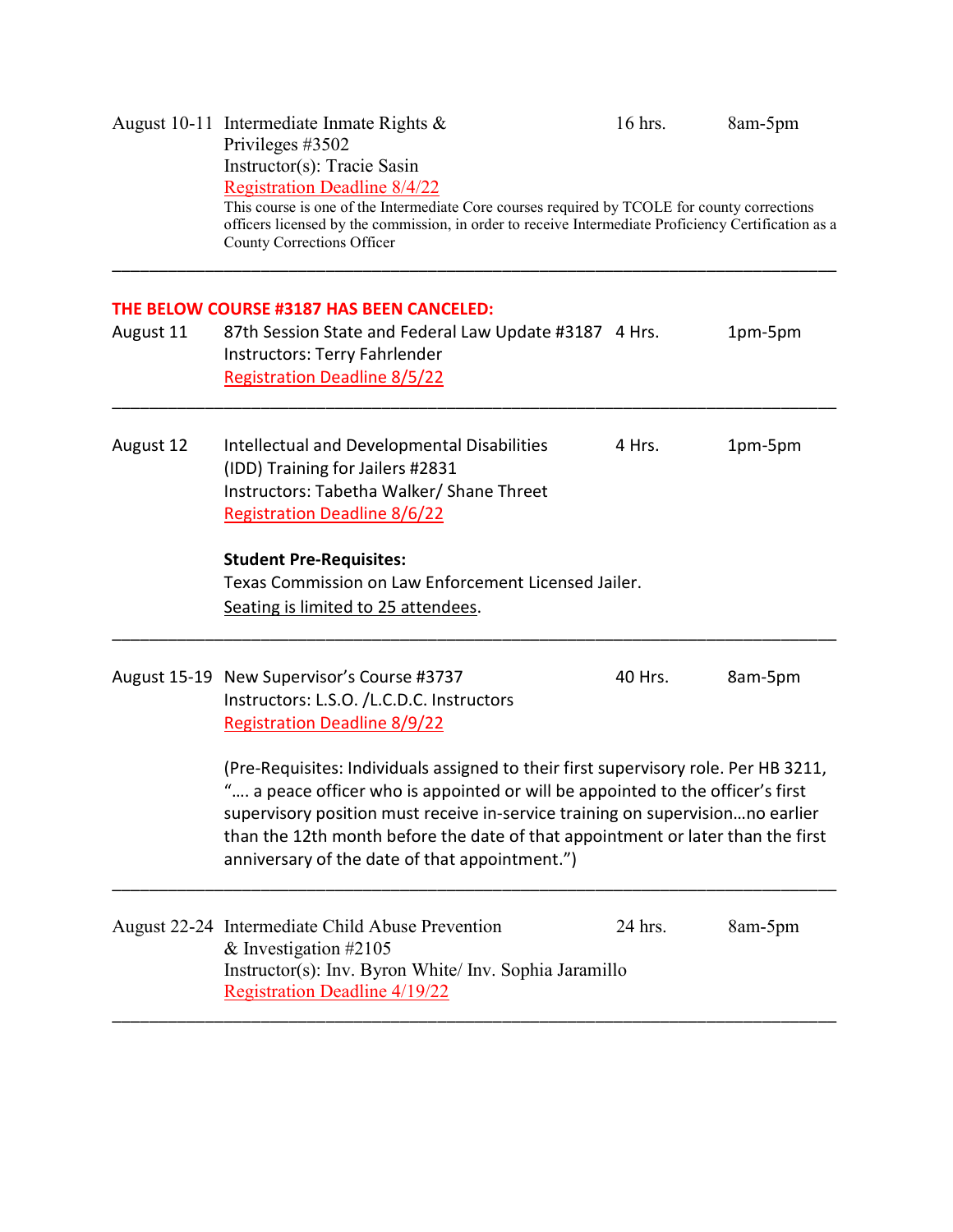August 23 De-escalation #1849 8hrs. 8am-5pm Instructor(s): Brian Thieme/ Donny Hargrave Registration Deadline 8/17/22 This course is mandated by TCOLE All officers are required to take this course once every four years, unless the officer holds an Intermediate or above Peace Officer Certification \_\_\_\_\_\_\_\_\_\_\_\_\_\_\_\_\_\_\_\_\_\_\_\_\_\_\_\_\_\_\_\_\_\_\_\_\_\_\_\_\_\_\_\_\_\_\_\_\_\_\_\_\_\_\_\_\_\_\_\_\_\_\_\_\_\_\_\_\_\_\_\_\_\_\_\_\_

August 30- Comprehensive AR 15 Armorer Course #2055 24 hrs. 8am-5pm Sept. 1 Instructor(s):

### Restricted: Law Enforcement ONLY! Cost: \$495.00 per student

WSTC furnishes all weapons, parts, complete professional armorer tool kit, table vises, training materials and other items for the student to use while attending the class.

\_\_\_\_\_\_\_\_\_\_\_\_\_\_\_\_\_\_\_\_\_\_\_\_\_\_\_\_\_\_\_\_\_\_\_\_\_\_\_\_\_\_\_\_\_\_\_\_\_\_\_\_\_\_\_\_\_\_\_\_\_\_\_\_\_\_\_\_\_\_\_\_\_\_\_\_\_\_

### REGISTER

www.wstc.us to Register On Line



1-888-222-0043



For Technical Information: ron@wstc.us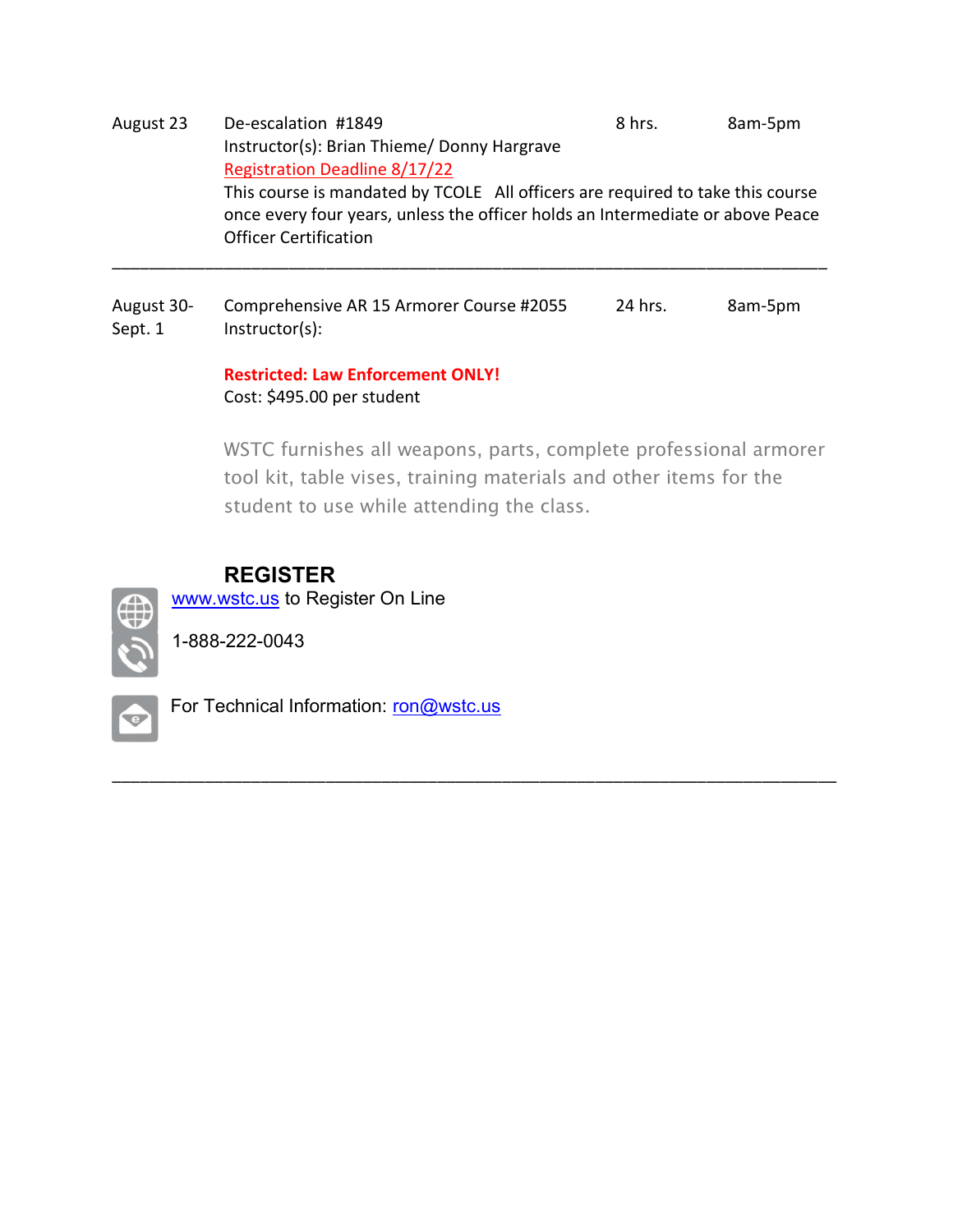August 30- Criminal Investigative Interviewing Techniques 21 hrs. 8am-4pm Sept. 1 Instructor(s): Wicklander-Zulawski & Associates

For additional information or to register for this training program, visit www.w-z.com or call 800.222.7789.

Early Bird Rate Per Person \$470.00 Standard Rate Per Person \$495.00 Late Rate Per Person \$515.00 Co-Sponsor Discount Rate \$445.00

Equip investigators with proven methods to identify the truth when they attend the 3-day WZ Seminar on Criminal Investigative Interviewing Techniques. Law enforcement professionals will learn multiple Investigative interviewing techniques, including Fact-Gathering, Participatory Method, Cognitive Interview, and the WZ Non-Confrontational Method to overcome resistance of victims, witnesses, informants and criminal offenders.

\_\_\_\_\_\_\_\_\_\_\_\_\_\_\_\_\_\_\_\_\_\_\_\_\_\_\_\_\_\_\_\_\_\_\_\_\_\_\_\_\_\_\_\_\_\_\_\_\_\_\_\_\_\_\_\_\_\_\_\_\_\_\_\_\_\_\_\_\_\_\_\_\_\_\_\_\_\_

## September Training

| Sept. 6 | Basic Human Trafficking #3270<br>Instructor(s): Danita Chapa<br><b>Registration Deadline 8/31/22</b><br>This is required for intermediate proficiency certification. | 8 hrs. | 8am-5pm |
|---------|----------------------------------------------------------------------------------------------------------------------------------------------------------------------|--------|---------|
| Sept. 6 | Body Worn Camera #8158<br>Instructor(s): Les Recter<br><b>Registration Deadline 8/31/22</b>                                                                          | 2 hrs. | 2pm-4pm |
| Sept. 8 | 87th Session State and Federal Law Update #3187 4 Hrs.<br>Instructors: Terry Fahrlender<br><b>Registration Deadline 9/2/22</b>                                       |        | 1pm-5pm |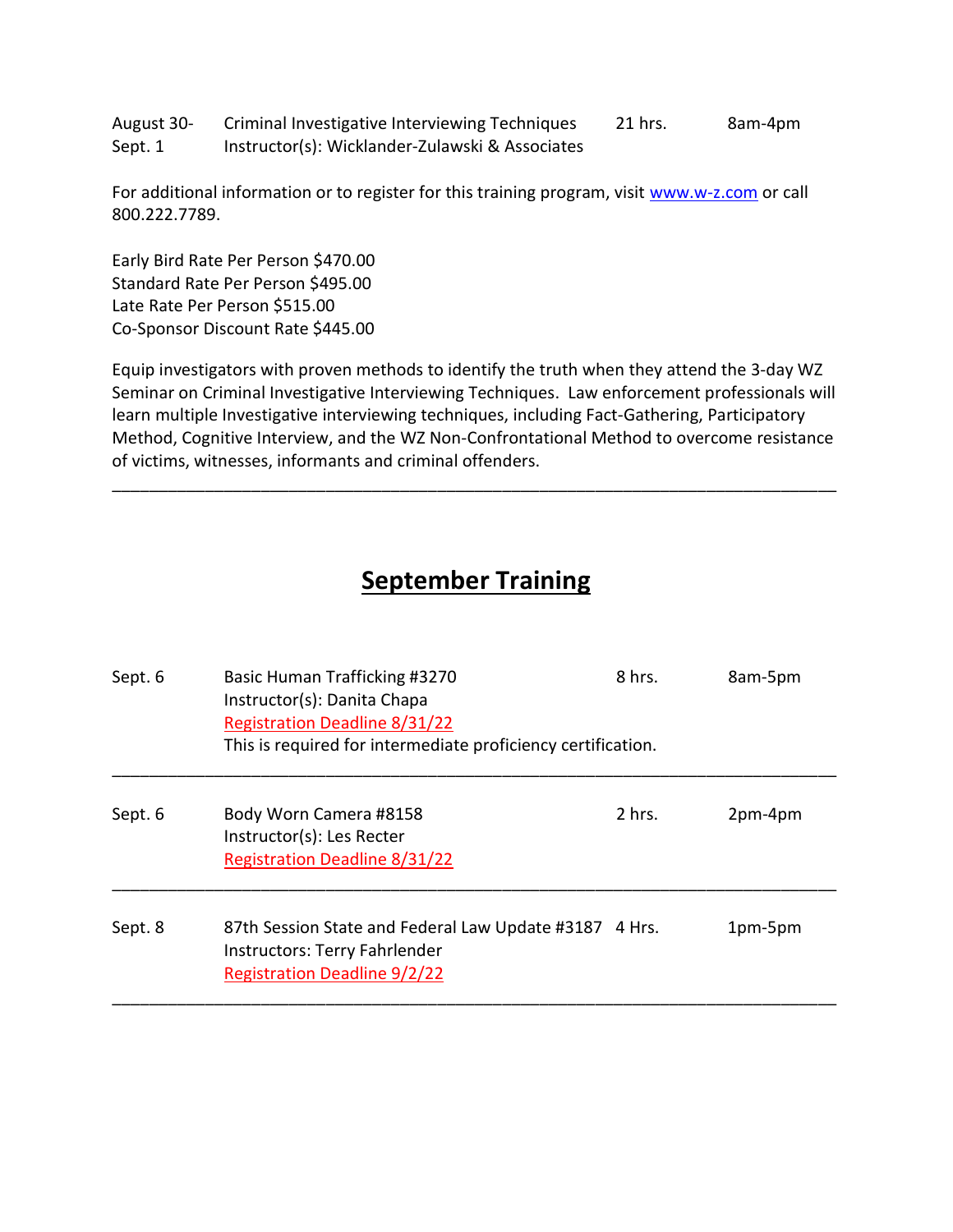| Sept. 12-16 | <b>Crisis Intervention Training #1850</b><br>Instructor(s): Da'Nita Chapa<br><b>Registration Deadline 9/6/22</b><br>Peace Officers working toward their intermediate proficiency certificate on or<br>after April 1, 2018, and within 2 years of licensing date for those licensed on or<br>after April 1, 2018. | 40 hrs. | 8am-5pm  |
|-------------|------------------------------------------------------------------------------------------------------------------------------------------------------------------------------------------------------------------------------------------------------------------------------------------------------------------|---------|----------|
| Sept. 19    | Traumatic & Acquired Brain Injury #4066<br>Instructor(s): Russell Scarborough<br><b>Registration Deadline 9/13/22</b><br>This is required for intermediate proficiency certification                                                                                                                             | 4 hrs.  | 8am-12pm |
| Sept. 20    | Interacting w/Hearing Impaired Drivers #7887<br>Instructor(s): Russell Scarborough<br><b>Registration Deadline 9/14/22</b><br>This is required for intermediate proficiency certification                                                                                                                        | 4 hrs.  | 8am-12pm |
| Sept. 30    | De-escalation #1849<br>Instructor(s): Brian Thieme/ Donny Hargrave<br><b>Registration Deadline 9/17/22</b><br>This course is mandated by TCOLE All officers are required to take this course<br>once every four years, unless the officer holds an Intermediate or above Peace<br><b>Officer Certification</b>   | 8 hrs.  | 8am-5pm  |
|             | TRAINING IS OPEN TO ALL LAW ENFORCEMENT AGENCIES<br><b>FOR REGISTRATION</b><br><b>CONTACT LSO ACADEMY AT</b><br>(806) 775-1466 or Fax (806) 775-7932                                                                                                                                                             |         |          |

E-mail:

mspain@lubbockcounty.gov dchapa@lubbockcounty.gov

If you would like to be put on the e mail list, please contact the Academy. There is now a link on the Lubbock County Sheriff's Office Facebook Page to access the Quarterly Training Schedule for the Academy.